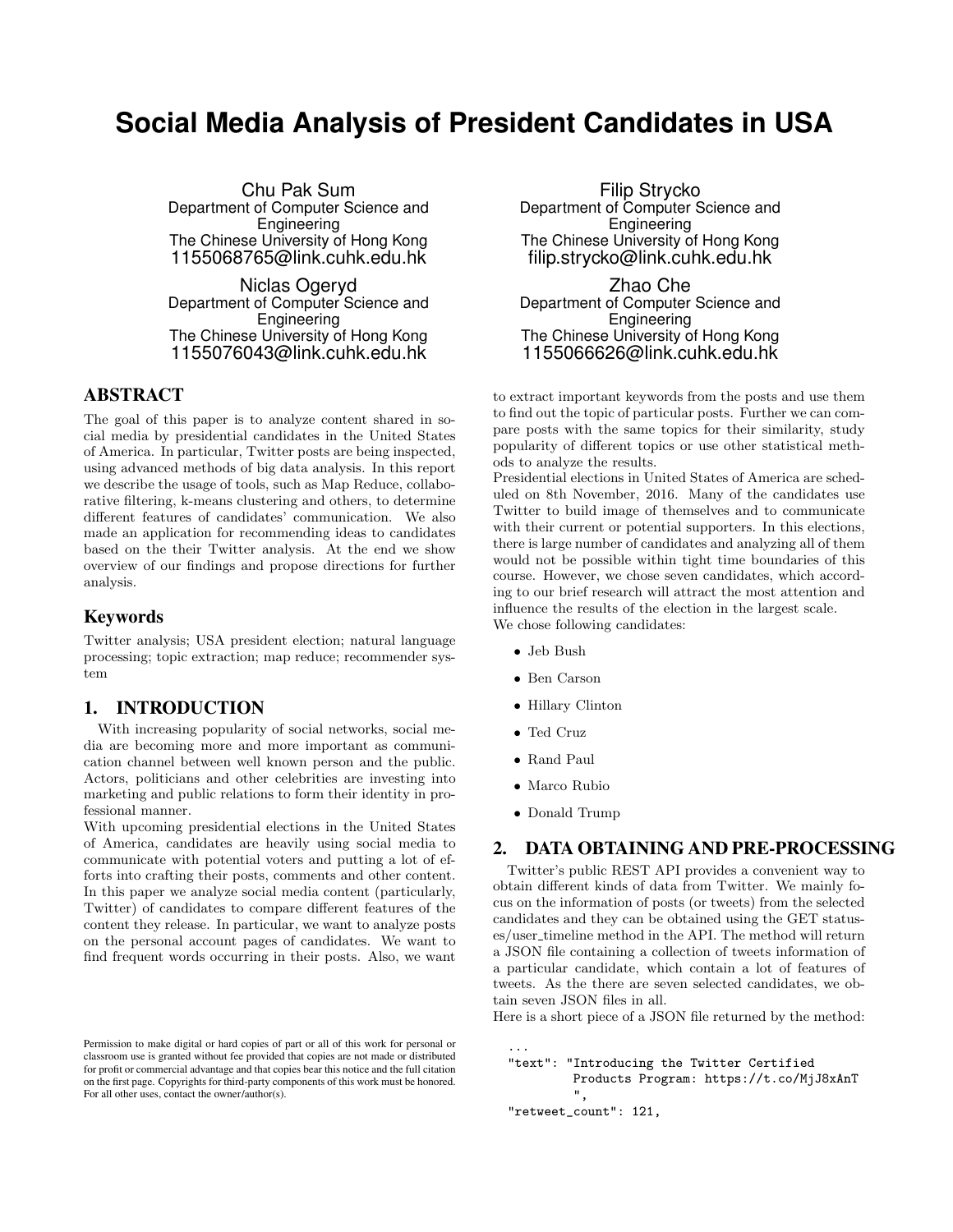```
"in_reply_to_status_id_str": null,
"id": 240859602684612608,
"geo": null,
"retweeted": false,
"possibly_sensitive": false,
"in_reply_to_user_id": null,
"place": null,
...
```
In this project, we obtained all posts of the candidates from 2014 to now, which are around twenty thousand in total. Besides, we only used five tweet features that we thought are the most important. They are:

- id
- text
- favorite\_count (number of likes)
- retweet\_count (number of retweets)
- created\_at (tweeted time)

We did pre-processing to extract these features of tweets from every JSON file and stored them to seven CSV files. This task was completed easily by using a Python Twitter API wrapper named python-twitter[6]

Here is one example record from one of the CSV files we finally got:

661333253115236352, Grateful to spend time today with mothers who have lost a child to violence and turned their grief into a national call to action. -H, 1365, 563, Tue Nov 03 00:05:09 +0000 2015

# 3. TOPIC EXTRACTION OF TWEETS

In order to get more meaningful information from tweets, we should find a way to know what every candidate is talking about on Twitter, and what kind of issues his or her followers are most interested in. Thus we tried to extract topics from the text of every tweet, which is mainly a natural language processing(NLP) task. In this project, we used a popular Python NLP library named Natural Language Toolkit[1] for this task.

"NLTK is a leading platform for building Python programs to work with human language data. It provides easy-to-use interfaces to over 50 corpora and lexical resources such as WordNet, along with a suite of text processing libraries for classification, tokenization, stemming/lemmatization, tagging, parsing, and semantic reasoning." [1]

### 3.1 Definition of Topic

The definition of topics of a tweet is an interesting issue. We thought that there were two main kinds of definition: singular word and multiple words (phrase) from the tweet text.

Using singular words in the text may be the most direct way for topic extraction, but we should have more specific rules to extract only those meaningful words. Simply using all the words will obviously lead to bad outputs. Singular words may not have the ability to represent a more specific topic, so we also took phrases into consideration.

# 3.2 Word as Topic

To extract words as topics, firstly we used a tokenizer method in NLTK to segment words in the text data retrieved from Twitter. All the punctuation and URLs in the text were discarded in this step. Secondly we did further filtering of the words, discarding all the digits, words that have length of less than three and words that are common stop words in English.

Then we formatted all the remained words into lowercase. Then we tagged words using the tag set in the Penn Treebank Project[4].

Finally we used stemming/lemmatization techniques to format inflected (or sometimes derived) words.

Here is some explanations of stemming and lemmatization: "stemming usually refers to a crude heuristic process that chops off the ends of words in the hope of achieving this goal correctly most of the time, and often includes the removal of derivational affixes. Lemmatization usually refers to doing things properly with the use of a vocabulary and morphological analysis of words, normally aiming to remove inflectional endings only and to return the base or dictionary form of a word, which is known as the lemma"[5].

Stemming is faster than lemmatization, but the quality of lemmatization is relatively better. NLTK has implemented functions for both of them. In our experiments, we tried SnowballStemmer for stemming and WordNetLemmatizer for lemmatization. At last, we chose lemmatization to ensure better outcomes.

Table1 shows some samples of word topics from Hillary Clinton's tweets. Each row represents a word of a tweet, with lemma, numbers of favorite and numbers of retweet follow.

| lemma    | favorite | retweet | word     | tag             |
|----------|----------|---------|----------|-----------------|
| grateful | 1365     | 563     | Grateful | adjective       |
| grief    | 1365     | 563     | grief    | adjective       |
| gaining  |          | 123     | gaining  | gerund          |
| quality  |          | 123     | quality  | noun            |
| combined | 833      | 665     | combined | past participle |

Table 1: Word Topic Samples of Hillary Clinton

We can see that in **Table 1** words like "grateful", "gaining", and "combined" were extracted as topics. Word like them do have some meanings, but are not much like the topics we are talking about. So we did another experiment to extract only nouns in the text to be topics. They are words that have tags "noun", "plural noun", "proper noun" or "proper plural noun".

Table 2 shows some samples of noun topics from Hillary Clinton's tweets. Each row represents a noun word in one post, its tag and lemma, and the favorite count and retweet count of the tweet it belongs to.

| lemma    | favorite | retweet | noun     | tag         |
|----------|----------|---------|----------|-------------|
| spend    | 1365     | 563     | spend    | noun        |
| mother   | 1365     | 563     | mothers  | noun        |
| violence | 1365     | 563     | violence | noun        |
| quality  |          | 123     | quality  | noun        |
| manager  | 833      | 665     | managers | plural noun |

Table 2: Noun Topic Samples of Hillary Clinton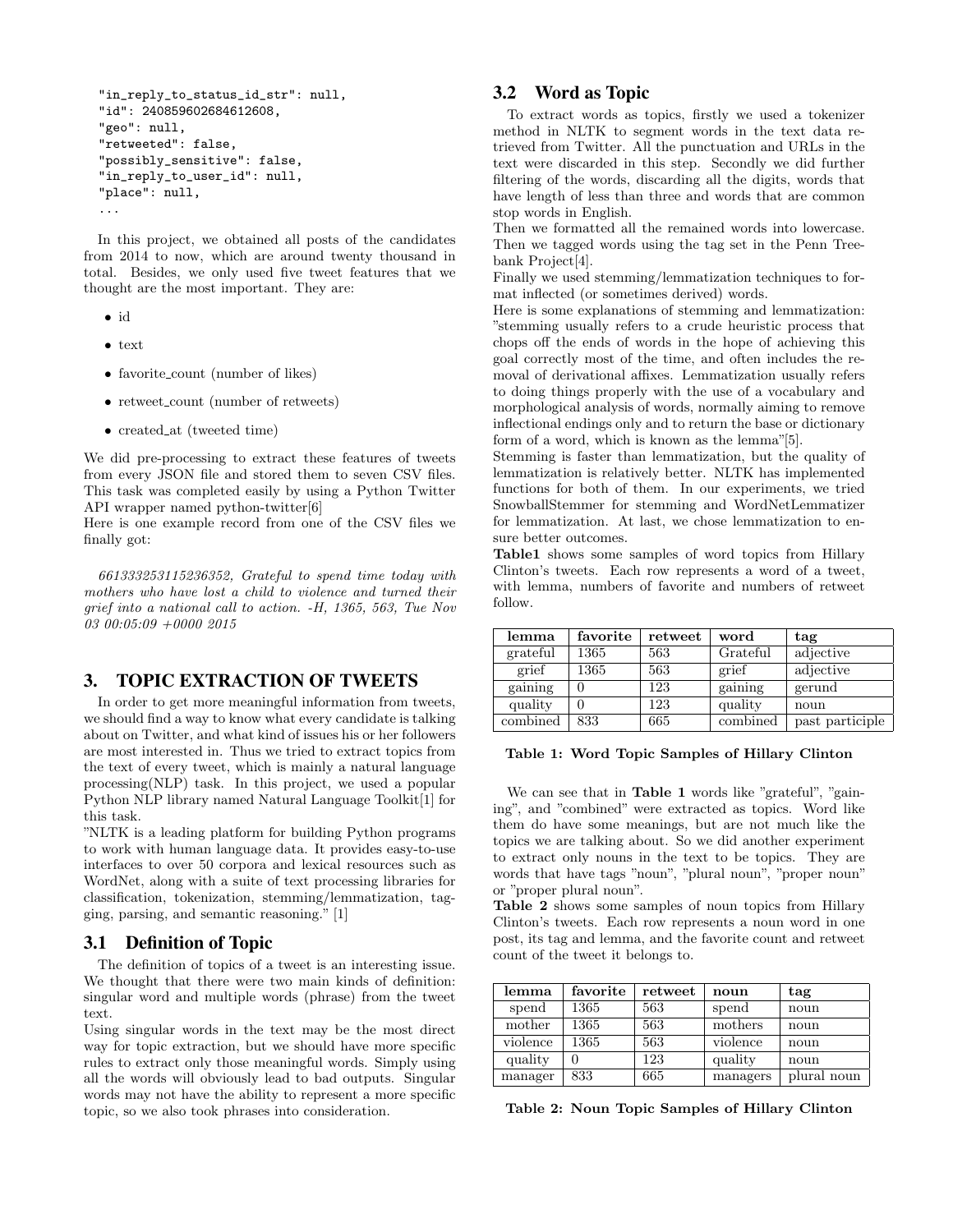The result seems better than using words with all kinds of tags.

# 3.3 Phrase as Topic

Collocations are expressions of multiple words which commonly co-occur[3]. We can see them as phrases in the corpus. To extract collocations, we followed the same works as 3.2 to tokenize words, remove meaningless words and other characters and format the remaining words in lowercase. Then we applied pointwise mutual information (as Figure 1) with the BigramCollocationFinder function and the TrigramCollocationFinder function in NLTK to extract bigram collocations and trigram collocations from all the text corpus from each candidate's Twitter timeline. Finally we rank collocations by PMI.

$$
pmi(x; y) \equiv \log \frac{p(x, y)}{p(x)p(y)} = \log \frac{p(x|y)}{p(x)} = \log \frac{p(y|x)}{p(y)}.
$$

Figure 1: Pointwise Mutual Information

Here are the results of the top bigram and trigram Collocation topics of Hillary Clinton and Jeb Bush.

| <b>Hillary Clinton</b> | Jeb Bush             |
|------------------------|----------------------|
| hillary plan           | iran deal            |
| women rights           | campaign trail       |
| rights act             | choice program       |
| voting rights          | thanks coming        |
| climate change         | big announcement     |
| hillary fight          | the president        |
| hillary snapchat       | conservative reforms |
| immigration reform     | school choice        |
| gun violence           | looking forward      |
| human rights           | new hampshire        |

Table 3: Top 10 Bigram Collocation Topics

| <b>Hillary Clinton</b>    | Jeb Bush                   |
|---------------------------|----------------------------|
| dinner with hillary       | reform growth plan         |
| watch live hillary        | health care plan           |
| happy mother day          | credit scholarship program |
| equal pay paid            | must work together         |
| defund planned parenthood | million new jobs           |
| hillary enter spot        | tax plan puts              |
| hillary new hampshire     | terrible iran deal         |
| live hillary speaks       | had great time             |
| women rights human        | thanks everyone came       |
| ahead america gets        | jeb bush tax               |

#### Table 4: Top 10 Trigram Collocation Topics

We can see in Table 3 and Table 4 that some topics did make much sense. There is a big style difference between topics of Hillary Clinton and Jeb Bush, and most of the main issues they concerned about are not the same. And it is also interesting that both of them are quite concerned about the New Hampshire. There is an obvious further improvement we can do: topics containing the name of the candidate politician like "Hillary" can be removed.

# 3.4 Clustering of Noun Topic Samples

Another method we were experimenting with was clustering. We assumed that if we can extract sufficient topic representative keywords from the post, two posts with the similar keywords will fall into the same cluster. In this method we considered Noun Topic Samples as the representative keywords, as that was the best what we could withing project's time constraints get.

For clustering we decided to use our own implementation of k-means clustering algorithm. At first, we used MinHashing technique for creating binary vectors for each post. We created total set of all keywords extracted through the candidate's posts, and then for each post we created binary vector indicating which keywords the post contains. Binary vector of each post has size s, where  $s = |S|$  and S is the set of all keywords extracted from posts of particular candidate. For measuring similarity of two post binary vectors, we used Jaccard similarity.

Throughout the whole algorithm we were using tuples of post binary vector and actual set of keywords of the post. At the end of clustering, this set of keywords helped us to describe the clusters and interpret it with the topic.

In our project this method turned not to provide sufficient results. In theory, this method should provide decent results, however, the keywords extracted from the topic must really precisely reflect meaning of the post. In our case we couldn't get the sufficient keyword extraction algorithm in the time of this project.

Another drawback of this method is caused by basic theory of the algorithm. Basically it just finds entities which are the most similar to each other. And at the end it doesn't describe concrete clusters themselves. Thus, it is necessary to interpret topic of the clusters at the end of the algorithm manually, be considering keywords in the clusters. Of course, another option is to make it with some another algorithm.

Using this technique is also relatively time consuming, as it contains number of a priori parameters we needed to set. We spend a lot of time just trying different values and analyzing data.

One of the ideas how this technique could be improved, is to use weights on the keywords, considering different groups (nouns, verbs ...).

#### 3.5 Conclusion

From our experiments, we drew a conclusion that using phrases (collocations) as topics may be the relevantly better method to extract topics. However, due to a limitation of time, we only used word topics in later analyses and applications.

#### 4. MAP REDUCE

We used the Map Reduce algorithm to find words or topics with different features. As input we took pre-processed data, which contained either keywords or topics we retrieved from the posts. This process is described in Section 3 of this paper.

In this project we used Hadoop streaming technology, which allowed us to use Python programming language, which we used also in all tasks across this project. We use Map Reduce technique to achieve three particular goals: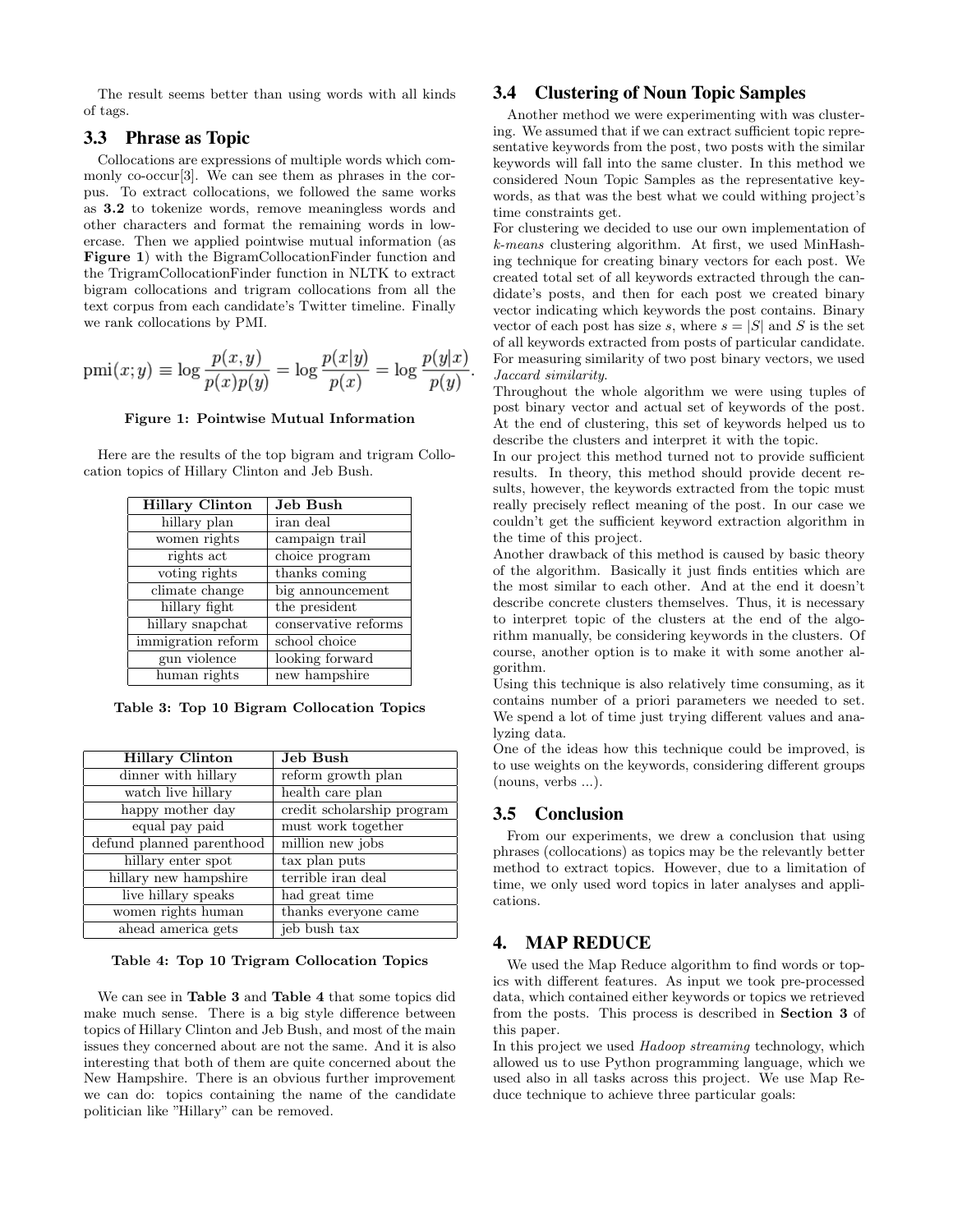- What are the most frequently used words/topics of the candidate
- What are the most popular words/topics of the candidate
- How big mass of people can candidate attract with his or her post

Solution was designed in the way, that procedure of processing data was the same in all goals. At the end, we sort the output according to our needs, to obtain order of keywords/topics according to different parameters.

# 4.1 Input data

Data used as an input for mapper were pre-processed separately, so mapper didn't have to do all the natural language processing, which would be very time consuming on the Amazon machine we used for Map reduce. When using the Mapper, it doesn't matter if keyword based data or topic based data are used as an input, because processing is preformed in the same way for both cases. If the input data are keyword based, each line of the input represents keyword of the twitter post, with particular information from the whole post. For example:

mother 1365 563 mothers NNS hillaryclinton Tue Nov 03 00:05:09 +0000 2015

says that keyword "mother" was found in tweet which was liked 1365 times, retweeted 536 times, original word is "mothers", it's noun in plural (NNS), belongs to twitter name "hillaryclinton" and was published on particular date.

If the input data are topic based, each line represents topic retrieved from the tweet and the parameters of that particular tweet. For example:

women rights 1365 563 mothers NNS hillaryclinton Tue Nov 03 00:05:09 +0000 2015

Where "women rights" is topic of the tweet and the rest of parameters are the same as in keyword based input. In the rest of this section the name token will be used to represent either keyword or topic of the input.

We would like to stress the importance of pre-processing, as the crucial part of analysis. The Map-reduce part of the solution will only compute parameters and occurrences of the tokens. Therefore, when the input topic is retrieved, it doesn't represent the real meaning of the post. Similarily, if a keyword doesn't correspond to the semantic of the post, Map-reduce will never return the reasonable output. Thus, the input provided in this project can be just as good as the output of the Map-reduce program.

### 4.2 Most frequent words / topics used

To find out the most frequent words or topics used by the candidate, we had to count occurrence of each token in the input. After using Map reduce, just sorting of the output is needed to obtain the right data set. This task is very similar to the widely known word count example of Map reduce algorithm, therefore it's not necessary to go into details.

| Candidate       | Words                                  |
|-----------------|----------------------------------------|
| Jeb Bush        | Great, Thanks, Today,                  |
|                 | New, Florida, Day                      |
| Ben Carson      | RealBenCarson, Thank, Tonight,         |
|                 | Book, OneNation, Sign                  |
| Hillary Clinton | HillaryClinton, Women, Rights,         |
|                 | Today, Family, American                |
| Ted Cruz        | Join, CruzCrew, Today,                 |
|                 | CruzCountry, America, President        |
| Rand Paul       | StandWithRand, Today, Join,            |
|                 | Campain, Tax, Debate                   |
| Marco Rubio     | Click, American, Today,                |
|                 | Watch, Century, Thanks                 |
| Donald Trump    | realDonaldTrump, Great, Poll,          |
|                 | America, MakeAmericaGreatAgain, People |

#### Table 5: Most frequent words

#### 4.3 Most popular words / topics used

To found out most popular tokens, we had to define what popularity means. We have different parameters to consider, such as number of people who liked (we say that person 'likes' the post) the post, number of retweets and number of occurrences of the token. At the beginning we used a simple formula:

$$
popularity = \frac{likes + 1.5 \times retweets}{occurrences}
$$

This equation considers likes, retweets and occurrences of the token. Retweet value is multiplied by co-efficient, because it weight is from our observation higher than the like. In other words, if somebody 'retweets' the post, it matters more than if the person 'likes' it. Naturally, we can say that post is popular when people like it or retweet it. Tokens mentioned more often have therefore higher chances to be popular, therefore we have to bring influence of number of occurrences of the token to the formula. Sum of likes and weighted retweets is therefore divided by number of occurrences.

However, during the works on the project, we figured out that this formula is not the optimal. The example of it is post of Hillary Clinton:

It's so much more fun to watch FOX when it's someone else being blitzed & sacked! #SuperBowl

This post has 54 079 retweets and 41 254 likes and according to our system, post is about "superbowl" and receives a very big popularity index, because it is the only post that our system evaluated as post about "superbowl". Hillary Clinton is known for her fights for gender equality and women's rights in many areas. She has a lot of posts mentioning this topic and gets a lot of attraction and popularity among her supporters and on twitter as well. However, our system gives "women" token lower popularity index then the index "superbowl" received.

Our systems returns reasonable output regarding popularity and reflects some facts about the candidate. However, if we had more time for this project, this would be the area where we should spend more of it.

After obtaining popularity index, the output is sorted by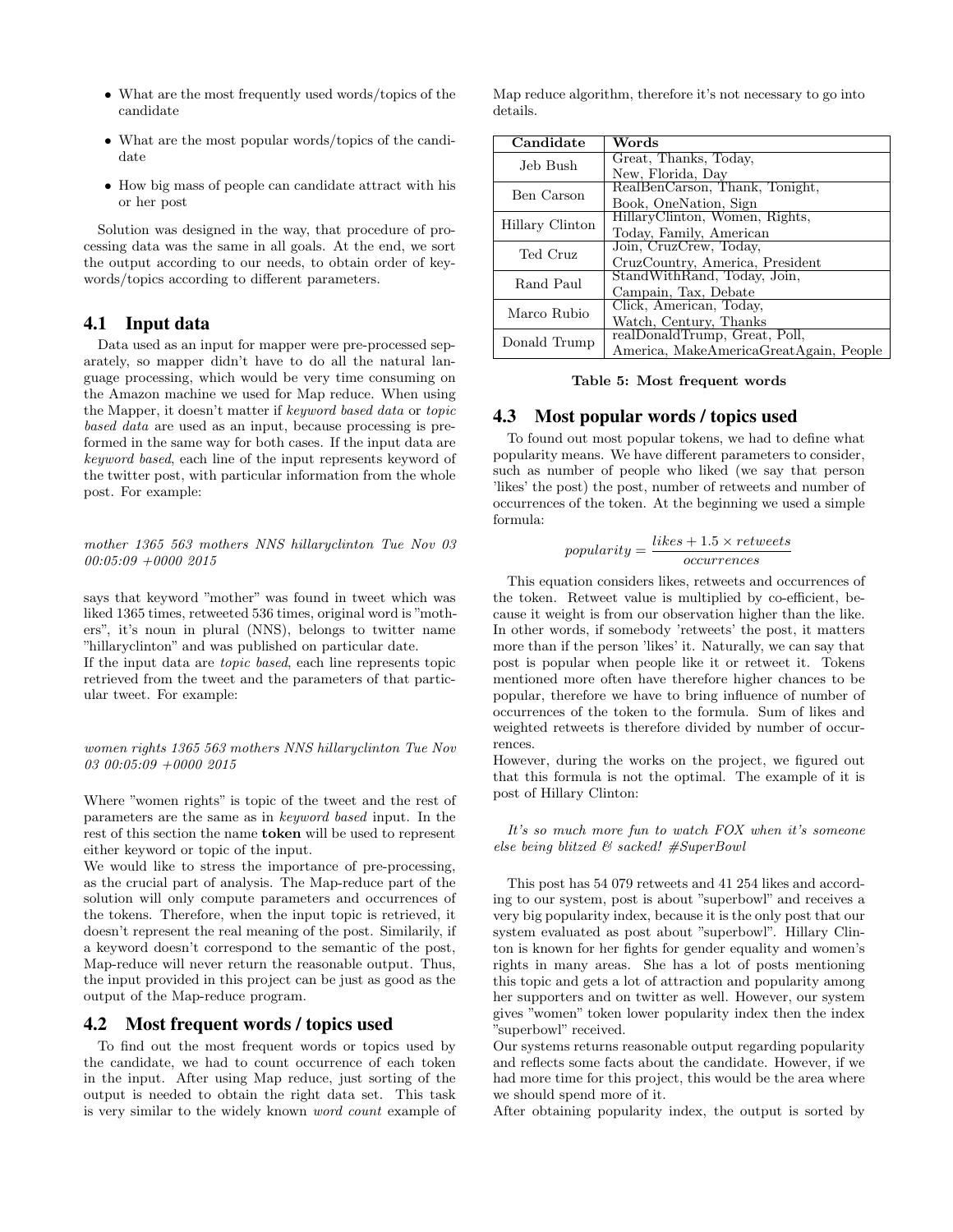| Candidate       | MAI       | Ratio        |
|-----------------|-----------|--------------|
| Jeb Bush        | 32 775    | 0,0233       |
| Ben Carson      | 85 792    | 0,0612       |
| Hillary Clinton | 686 192   | 0,4899       |
| Ted Cruz        | 76 275    | 0,0545       |
| Rand Paul       | 108 161   | 0,0772       |
| Marco Rubio     | 41 680    | 0,0298       |
| Donald Trump    | 1 400 663 | $\mathbf{1}$ |

Table 7: Mass Attraction Index

this metric in order to transform the data to the format that we desire.

| Candidate       | Words                              |
|-----------------|------------------------------------|
| Jeb Bush        | Christ, Sorry, Pontifex,           |
|                 | Fixed, Possibility, Explore        |
| Ben Carson      | Quitude, IAmAChristian,            |
|                 | Lord, Voice, Yes, Listen           |
| Hillary Clinton | Superbowl, VaccinesWork, Boy,      |
|                 | Planet, Science, BringBackOurGirls |
| Ted Cruz        | Determined, Pluto, NASANewHorizons |
|                 | Juntos, RETWEET, Discover          |
| Rand Paul       | Renewal, Uber, Lift,               |
|                 | Reality, Successful, BarnieSanders |
| Marco Rubio     | Cup, USWNT, Champions,             |
|                 | SheBelieves, ussoccer_wnt, FINAL   |
| Donald Trump    | Mentioned, Fence, Notice,          |
|                 | Tuition, Religious, Wasting        |

Table 6: Most popular words

#### 4.4 Mass Attraction Index (MAI)

To determine how popular the candidates are, we used the value of popularity of the strongest topic of the candidate. In other words, the largest popularity candidate was able to achieve with some topic. We assume that this value indicates the strength of the fan base of the candidate. In the Table 7 we also included it's comparison with the largest value among the candidates, as "ratio"

# 5. POPULAR TOPICS RECOMMENDER SYS-**TEM**

### 5.1 Motivation

According to the finding of social media analysis, we found that politicians always talk about what the public concerned most, and always want to know what the public like. With the help of natural language processing technology and collaborative filtering. It is now possible to suggest popular topics to a candidate or any social media user what their visitors interested most.

### 5.2 Introduction

"Popular Topics Recommender System"analyzes the Twitter posts of a user, and then suggests popular topics which are related to the ideas that the user is going to write. With the "Topic Popularity Rating" which is estimated by the number of likes and retweets, this system can collaborate the tweets together and find out the hidden relationships between topics.

From politicians' posts to visitors' likes, retweets and responses, it can be thousands of messages everyday. Which is a big data problem if a candidate want to find out what did people concern for a certain period of time.

# 5.3 Design

"Popular Topics Recommender System" suggests topics to Twitter users by collaborative filtering, which is based on doing singular vector decomposition on the Rating Matrix as shown in Table 8. In the matrix we have columns for the topics, and rows for the corresponding "Topic Popularity Rating" of every tweet. By manipulating this matrix, the system can be trained by the posts, and can suggest topics to the ideas.

|        | politicianf | pay   | decision | woman | time  |
|--------|-------------|-------|----------|-------|-------|
| Post 1 | 3.124       | 3.151 |          |       |       |
| Post 2 |             | 4.622 | 4.637    |       | 4.602 |
| Post 3 |             | 1.295 | 1.254    |       |       |
| Post 4 |             |       |          | 0.501 |       |
| .      |             |       |          |       |       |
| Idea 1 |             |       |          | 4.00  | 4.50  |
| Idea 2 | 3.50        | 3.00  |          |       |       |

Table 8: Lemma Rating Matrix for Collaborative Filtering

In order to generate topics for the matrix, we extract topics by applying the topic extraction techniques we have used for Twitter analysis. And defined a simplified "Topic Popularity Rating" formula for the numbers. Both of them will be describe in detail in the coming sections.

As "a week is a long time for politics"[7], we have to prevent feeding the system out-dated posts. But one week of tweets won't be enough for training the system, so we decided to feed the system the latest thirty days tweets.

#### *5.3.1 Development Tools*

This system was implemented in Python programming language, and made use of "NLTK" for topic extraction, "Crab" as our Recommender System Engine.

"Crab, as known as Scikits.recommender is a Python framework for building recommender engines integrated with the world of scientific Python packages (numpy, scipy, matplotlib). The Crab engine aims to provide a rich set of components from which you can construct a customized recommender system from a set of algorithms and be usable in various contexts such as science and engineering."[2]

#### *5.3.2 Extract Topics from Twitter Posts*

Topics are extracted with the techniques that has been introduced in Section 3. For simplicity reasons, "Popular Topic Recommender System" only finds topics from the lemmas of nouns. Below is an example for showing the extraction process in five steps.

Take the following Twitter post as an example:

"RT @TheBriefing2016: Hillary is fighting for equal pay for women. Republicans are...not. #GOPDebate"

Step 1: Remove URL from the content

Step 2: Remove all punctuation marks and numbers

Step 3: Remove all stop words like the, is, am, are etc

Step 4: Extract nouns from the post and convert to lowercase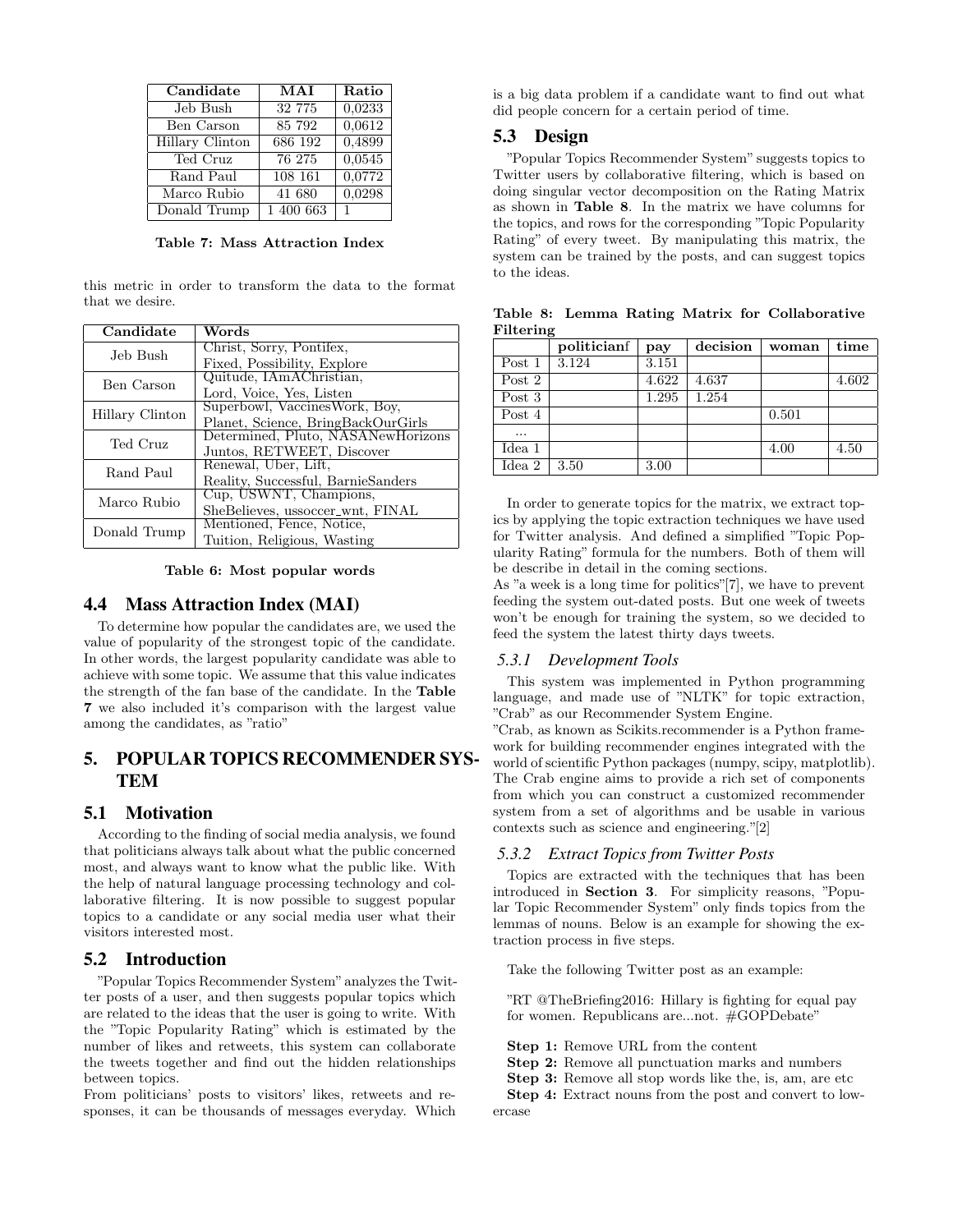- women
- pay
- gopdebate
- thebriefing2016

Step 5: Convert plural nouns to their singular lemmas

- women  $\Rightarrow$  woman
- $pay \Rightarrow pay$
- gopdebate  $\Rightarrow$  gopdebate
- the briefing  $2016 \implies$  the briefing  $2016$

Finally, we extract "woman", "pay", "gopdebate" and "thebriefing2016" as the post's topics

#### *5.3.3 Topic Popularity Rating*

For simplicity's sake, the combination of the number of likes and the number of retweets has been used for the rating. Retweets are weighted higher as re-posting can make more influence than likes. As a post of a popular twitter account can have over ten thousands of likes and retweets, it has to take a log10 to the rating for keeping the number within an acceptable small range for calculation.

 $R_{popularity} = log_{10}(LIKES + 1.5 \times RETWEETS)$ 

For collaborative filtering, some random noise should be added to the "Topic Popularity Rating". The noise should be very small comparing with the rating, otherwise it will affect the accuracy of the recommendations. Thus, on top of the popularity rating equation, a noise term has been added as our final popularity rating:

 $R_{\text{p}opularity} = \log_{10}(LIKES+1.5\times RETWEETS)+random(0.01)$ 



Will repeat this as often as needed: Women

-<sup>8</sup> Follow

-not the politicians on stage-should make decisions about their own health.



7:14 PM - 28 Oct 2015



Take the Hillary Post of Figure 2 as an example, there are 4 091 retweets and 7 243 likes, its Topic Popularity Rating is  $4.126 + 0.003 = 4.129$ .

#### *5.3.4 Collaborative Filtering*

With both the extracted topic and popularity rating in place, a topic rating matrix similar to the example at Table 8 can be created for collaborative filtering. The recommender system engine, Crab, will find out the relationships of topics by doing singular vector decomposition on the matrix. In fact, the noise added to the rating can ensure the matrix is invertible for SVD.

### 5.4 Validation and Evaluation

The accuracy of recommendations was evaluated by making recommendations according to the lemma of posts of Hilary Clinton's twitter posts. The recommendations were then cross checked manually with the posts to see if they are meaningful.

To our team, around 60% of the recommendations are useful. It's worth to note that US people and the candidates should find the suggestions more understandable than us. It is because they know better about the American culture.

#### *5.4.1 Examples of Popular Topics Recommendation*

Below are good and bad recommendation examples from Hillary Clinton's Twitter. More examples are available in Table 9.

# Good Recommendations

### *Twitter Post:*

We can't wait any longer to keep our communities safe. We need to act on gun violence prevention. #GOPdebate

#### *Ideas:*

From the posts we got the following topics (or lemmas) as ideas:

- prevention
- community
- gopdebate
- violence

#### *Recommendations:*

Popular Topics Recommender System gave the the following suggestions:

| Recommended Topic | <b>Popularity Rating</b> |
|-------------------|--------------------------|
| act               | 3.691                    |
| demdebate         | 3.666                    |
| amendment         | 3.650                    |
| family            | 3.511                    |
| life              | 3.494                    |
| measure           | 3.493                    |
| president         | 3.239                    |

Where life and measure are closely related to violence; amendment and measure are related to prevention; president is related to is GOP debate. With these suggesion Hillary should possible to elaborate her ideas where the public concern easily.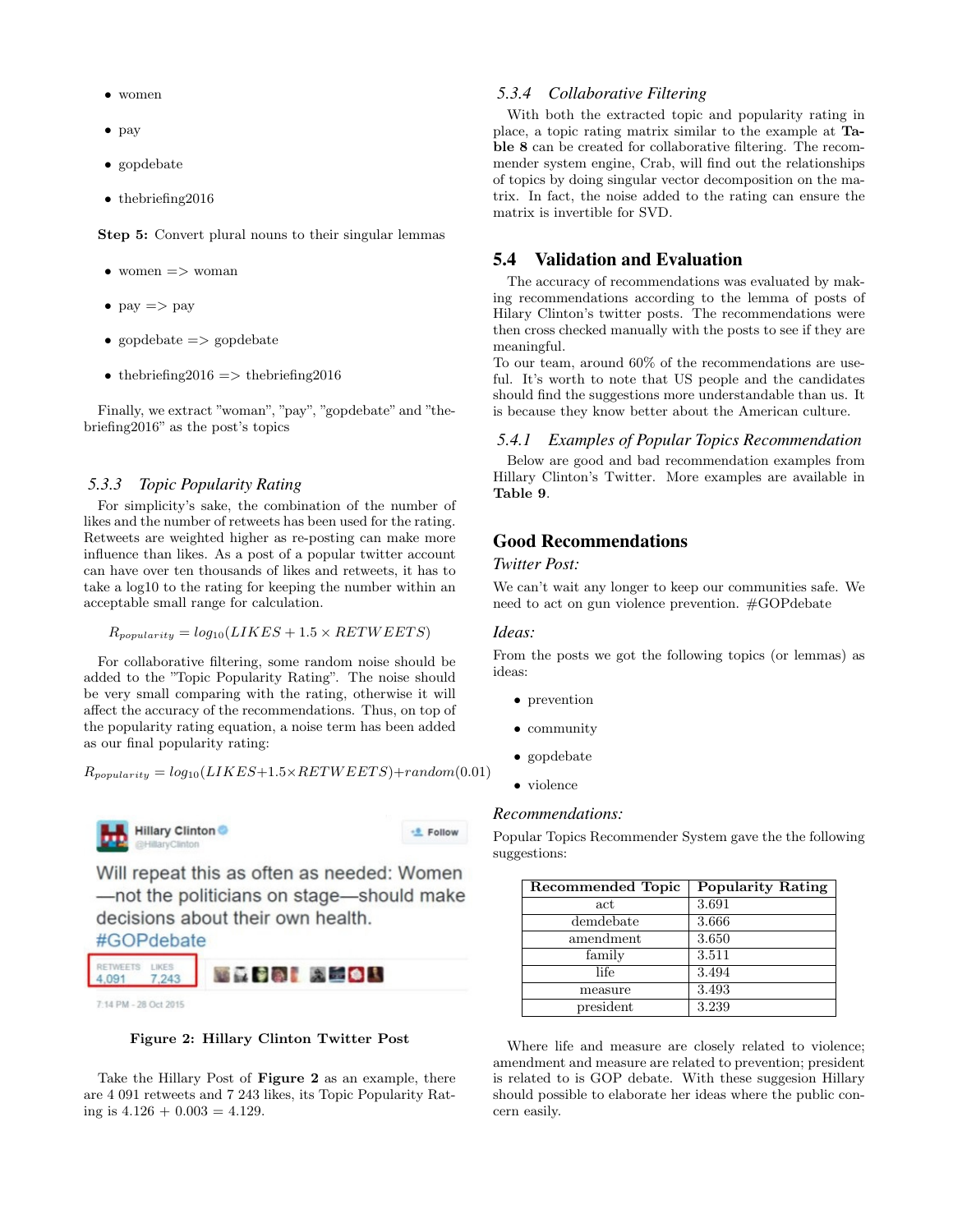|       | Table 9: Example of Recommendations |  |  |  |
|-------|-------------------------------------|--|--|--|
| Ideas | Recommended Lemmas                  |  |  |  |
|       |                                     |  |  |  |

| rueas                                   | песониценден венния                                                              |
|-----------------------------------------|----------------------------------------------------------------------------------|
| Wall Street, behavior, plan             | jail, crime, commit, work, prosperity, accountability, regulation, crisis        |
| Americian, health, care                 | politician, decision, woman, card, pay, deal, parenthood, affordability, quality |
| birthday, today                         | parenthood, Hillary                                                              |
| president, Obama                        | Barack, accomplishment, senior, secretary, United State, advisor                 |
| option, world, retreat, responsibility  | tragedy, diplomat, place                                                         |
| secretary, fellow, tenure, state, power | DEM debate, Obama, president, video, America, world, place                       |
| family, community, violence, president  | amendment, DEM debate, gun, time, NRA: National Rifle Association,               |
|                                         | KeepShoutingOnGuns: Twitter account, prevention, GOP debate, mission, income     |
| child, way, life, adult                 | ImWithHer: Twitter account, woman                                                |
| violence, policy, prevention            | NYDailyNews: Twitter account, courage, gun, plan                                 |

# Bad Recommendations

### *Twitter post:*

@katyperry, you bring the campaign dress code to the next level. Thanks for hanging out with us in Iowa! -H

### *Ideas:*

From the posts we got the following topics (or lemmas) as ideas:

- iowa
- dress
- campaign
- code
- level
- thanks

### *Recommendations:*

Popular Topics Recommender System gave the the following suggestions:

| Recommended Topic | <b>Popularity Rating</b> |
|-------------------|--------------------------|
| billclinton       | 2.947                    |
| day               | 2.947                    |
| hillyesm          | 2.946                    |

This recommendation is bad from our team's perpective. The message should be meaningful between @Hillary and @katyperry, but which is hard for us to understand.

# 6. ANALYSIS

# 6.1 Frequent vs. Popular words

As we can see in Table 5, candidates are using often positive words as "Great", "Thanks" and they also refer to events that happened or will happen, using "Today", "Tonight" etc. Only in case of Hillary Clinton and Rand Paul we can see some piece of information from their actual program - Hillary mentioning women rights and family and Rand Paul mentioning taxes. In case of popular words in Table 6 we can see more information about the supporters of the candidate.While Jeb Bush's and Ben Carson's followers appreciate religious topics, Rubio's followers apparently like his enthusiasm to women's national soccer team.

# 7. DISCUSSION

# 7.1 Topic Extraction

Problem of extracting topic from the text is the huge topic and it deserves much more space in this paper. As the time was very limited, we couldn't come up with solution which would be 100% sufficient. However, we tried multiple approaches and got results which we could use through this project for further analysis. Anyway, one fact is clear - In this kind of project, where result depends on understanding of topic, it's extraction is crucial element and rest of the project depends on it. Thus, in case there was more time for this project, this would mostly probably be the area where we would invest it.

# 7.2 Popular Topic Recommender System

Our "Popular Topic Recommender System" can surprisingly give many good suggestions, even with such a limited dataset, a select amount of tweets from few users. From the system, we discovered that SVD is powerful, it can classify topics without knowing the anything about the words' meaning.

Twitter accounts such as DEMdebate, GOPdebate and Keep-ShoutingOnGuns are useful for collaborative filtering, which is beyond our expectation. It may because those accounts are interested in some specific areas, hence they can link up related topics.

# 7.3 Limitation

In its curren state, the "Popular Topics Recommender System" carries several limitations that would require more work.

When doing topic extraction, the Natual Language Processing Toolkit (NLTK) cannot extract all the nouns from Twitter posts correctly. For example, in the following Twitter post:

In the past two Republican debates, no one said a word about equal pay. Maybe the third time's the charm?  $\#GOP$ debate

Since NLTK recognizes the part of speech word by word, it cannot consider with respect to a whole sentence. In the post, "debates" is a verb but NLTK classifies it into a plural form noun. Apart from the part of speech problem, NLTK also cannot extract an important topic "Republican" from the post. Both of the problems are affecting the recommender system's accuracy.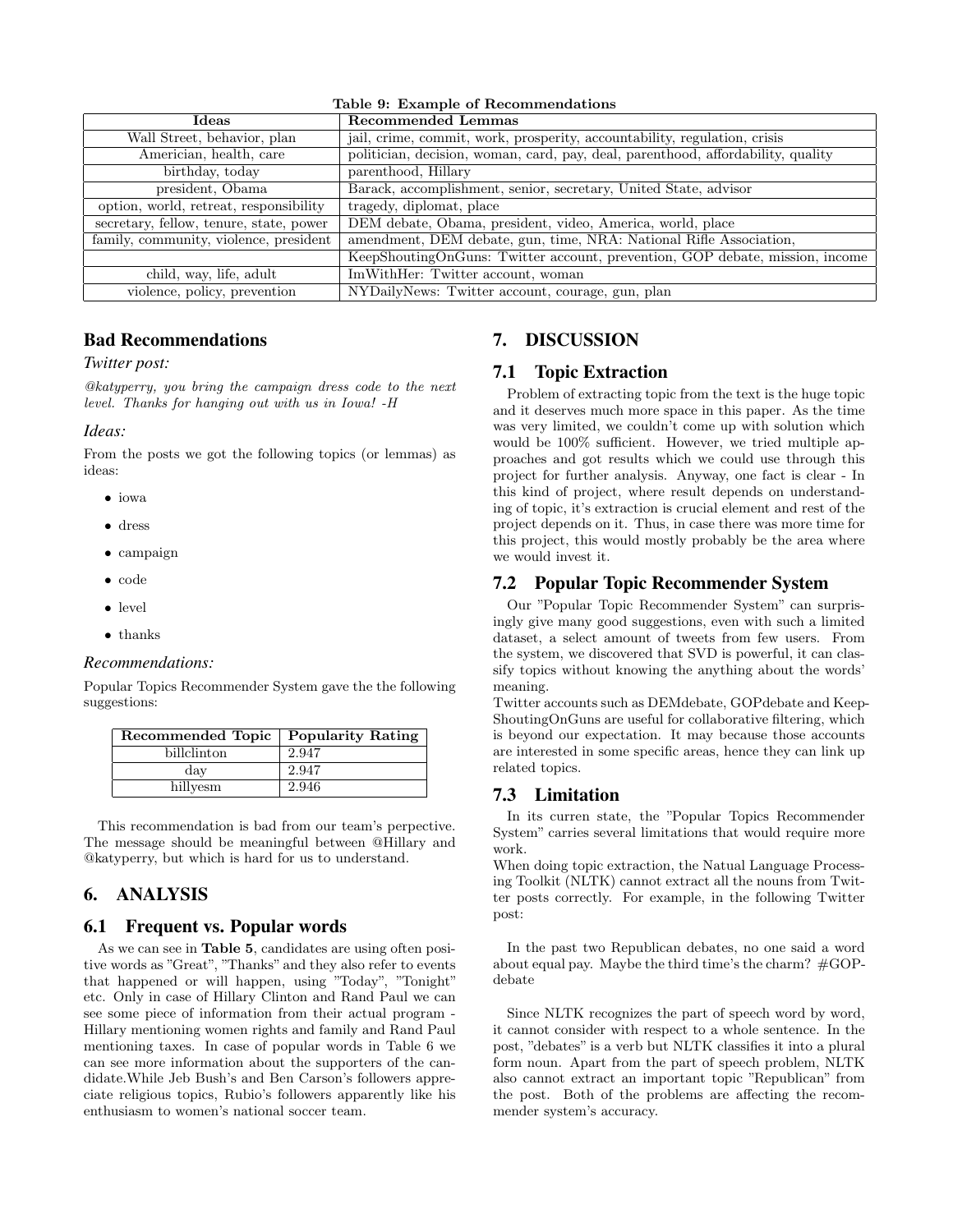The recommender system engine, Crab [2], is memory based, so it can only process limited posts. With one month's posts, it normally takes a few minute to generate a recommendation on our AWS cloud server.

As the system extract topics from Twitter posts, obviously, it cannot make suggestions to the idea that doesn't appear in the posts before. Additionally, because of the limited number of posts, the system needs a user to input two to three ideas at a time for brainstorming suggestions.

# 7.4 Future Work

There are several areas where the "Popular Topic Recommender System" could be further developed for better performance.

For the quality of recommendations, apart from using the lemmas of nouns, more complex suggestions can be made by using verbs, adjectives and adverbs. Giving stronger multiple words recommendations, such as "beautiful day", "very sad moment" as well as applying advanced machine learning technologies like collocation extraction can also help.

Besides, we can introduce a depreciation factor which is in the range of [0,1] to the "Topic Popularity Rating". Such that older posts will have lower rating than the latest posts. With this formula, we can train the recommender system with more posts and keep the suggestions trendy at the same time.

#### $R_{popularity new} = R_{popularity} \times Depreciation$

We could also collaborate Twitter with Facebook in order to get more content for training.

# 8. CONCLUSION

We found our project interesting and we enjoyed trying out different methods we learned during the course. We found out that working with big data is sometimes a lot of experimenting. Time for this project was quite limited and if we had more time, we could try more different approaches and tweaks to the methods we used. However, we think we made a good job and showed our ability to apply knowledge we learned in this course.

In this project we got our hands on many various techniques for processing and transforming data. We used with the real data produced by people on the internet, so we learned some valuable lessons during applying the methods and techniques we learned during the course.

When designing a solution for our project, we spent a lot of time considering different approaches and had to pick the most suitable one. Usually it was hard to tell if a selected approach would work, so we had to experiment. This led to some effort of trying to implement different methods, only to find out that the approach would not really work, meaning that we had to iterate upon those ideas and try something different.

We believe that by working on this project we improved our knowledge, as well as strengthening our sense of thinking, about data and picking the right method to achieve particular goal.

# 9. REFERENCES

[1] Natural language toolkit.

[2] I. Medeiros. Crab - recommender systems in python.

- [3] NLTK. Collocations.
- [4] B. Santorini. Part-of-speech tagging guidelines for the penn treebank project (3rd revision). 1990.
- [5] Stanford. Stemming and lemmatization.
- [6] M. Taylor. Twitter api wrapper in python.
- [7] H. Wilson. a week is a long time in politics. mid-1960s.